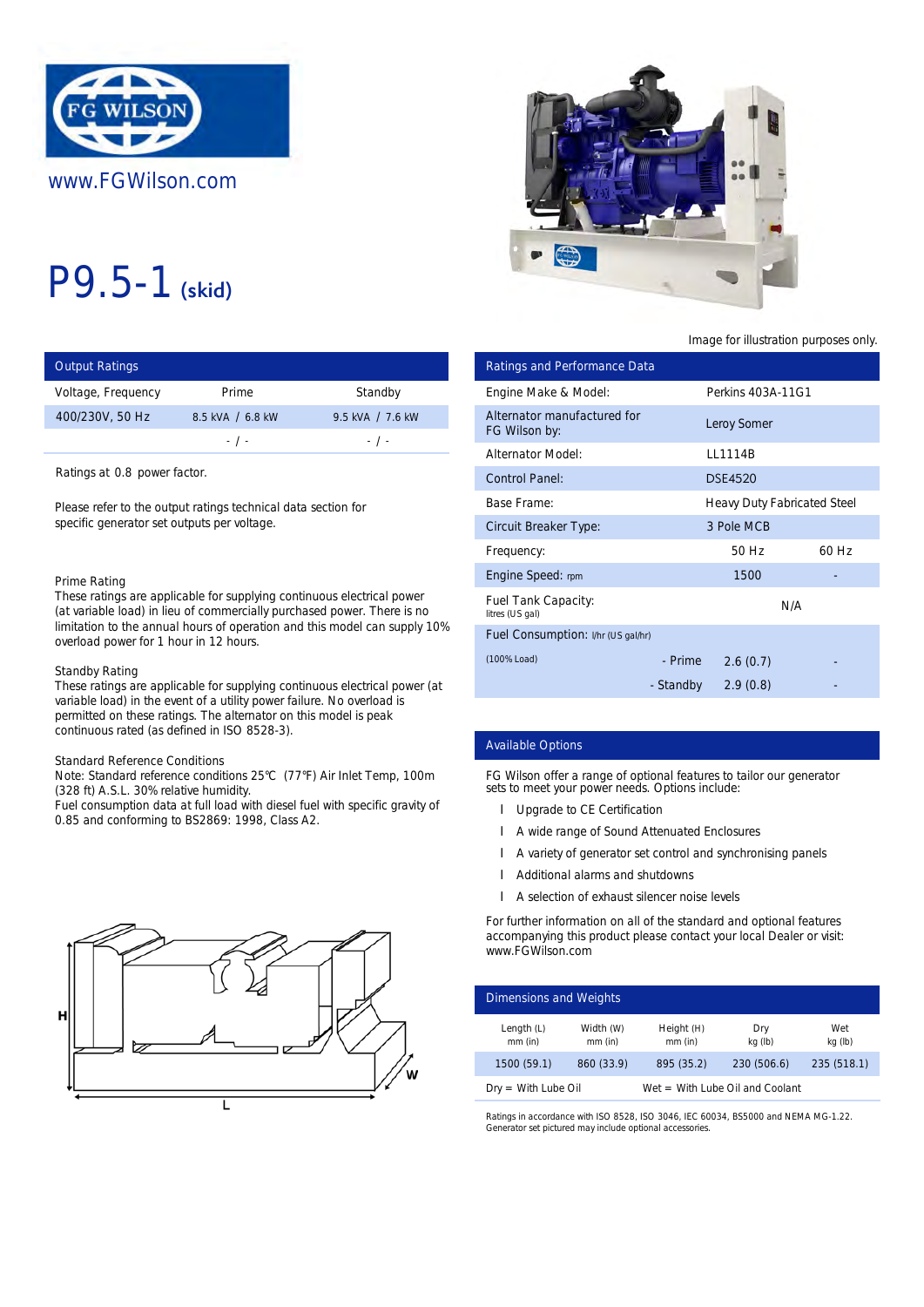| <b>Engine Technical Data</b>                               |                        |                            |       | <b>Air Systems</b>                |
|------------------------------------------------------------|------------------------|----------------------------|-------|-----------------------------------|
| No. of Cylinders / Alignment:                              |                        | 3 / In Line                |       | Air Filter Ty                     |
| Cycle:                                                     |                        | 4 Stroke                   |       | Combustior                        |
| Bore / Stroke: mm (in)                                     |                        | 77.0 (3.0)/81.0 (3.2)      |       |                                   |
| Induction:                                                 |                        | <b>Naturally Aspirated</b> |       | Max. Comb                         |
| <b>Cooling Method:</b>                                     |                        | Water                      |       | <b>Restriction:</b>               |
| <b>Governing Type:</b>                                     |                        | Mechanical                 |       |                                   |
| <b>Governing Class:</b>                                    |                        | <b>ISO 8528</b>            |       |                                   |
| <b>Compression Ratio:</b>                                  |                        | 23:1                       |       | <b>Cooling Sys</b>                |
| Displacement: I (cu. in)                                   |                        | 1.1(69.0)                  |       | <b>Cooling Sys</b>                |
| Moment of Inertia: kg m <sup>2</sup> (lb/in <sup>2</sup> ) |                        | 1.63 (5570)                |       | Water Pum                         |
| <b>Engine Electrical System:</b>                           |                        |                            |       | <b>Heat Reject</b>                |
|                                                            | - Voltage / Ground     | 12/Negative                |       | kW (Btu/min)                      |
|                                                            | - Battery Charger Amps | 15                         |       |                                   |
| Weight: kg (lb)                                            | - Dry                  | 129 (284)                  |       | <b>Heat Radia</b>                 |
|                                                            | - Wet                  | 139 (306)                  |       | kW (Btu/min)                      |
|                                                            |                        |                            |       |                                   |
|                                                            |                        |                            |       | Radiator Fa                       |
| Performance                                                |                        | 50 Hz                      | 60 Hz | <b>Radiator Co</b>                |
| Engine Speed: rpm                                          |                        | 1500                       |       | <b>External Re</b><br>Cooling Air |
| Gross Engine Power: kW (hp)                                |                        |                            |       | Designed to op                    |
|                                                            | - Prime                | 8.6(12.0)                  |       | Contact your lo                   |
|                                                            | - Standby              | 9.5(13.0)                  |       |                                   |
| BMEP: kPa (psi)                                            |                        |                            |       |                                   |
|                                                            | - Prime                | 610.0 (88.5)               |       | Lubrication                       |
|                                                            | - Standby              | 672.0 (97.4)               |       | Oil Filter Ty                     |
|                                                            |                        |                            |       | Total Oil Ca                      |
|                                                            |                        |                            |       | Oil Pan: I (U                     |
|                                                            |                        |                            |       | Oil Type:                         |
| <b>Fuel System</b>                                         |                        |                            |       | Oil Cooling                       |
| Fuel Filter Type:                                          |                        | Replaceable Element        |       |                                   |

| Performance                 |           | 50 Hz        | 60 Hz |  |
|-----------------------------|-----------|--------------|-------|--|
| Engine Speed: rpm           |           | 1500         |       |  |
| Gross Engine Power: kW (hp) |           |              |       |  |
|                             | - Prime   | 8.6(12.0)    |       |  |
|                             | - Standby | 9.5(13.0)    |       |  |
| BMEP: kPa (psi)             |           |              |       |  |
|                             | - Prime   | 610.0(88.5)  |       |  |
|                             | - Standby | 672.0 (97.4) |       |  |

|                                    | <b>Fuel System</b>       |          |                    |                            |                   |  |  |
|------------------------------------|--------------------------|----------|--------------------|----------------------------|-------------------|--|--|
| Fuel Filter Type:                  |                          |          |                    | Replaceable Element        |                   |  |  |
|                                    | <b>Recommended Fuel:</b> |          |                    | Class A2 Diesel or BSEN590 |                   |  |  |
| Fuel Consumption: I/hr (US gal/hr) |                          |          |                    |                            |                   |  |  |
|                                    |                          | 110%     | 100%               | 75%                        | 50%               |  |  |
|                                    | Prime                    | Load     | Load               | Load                       | Load              |  |  |
|                                    | 50 Hz                    | 2.9(0.8) | 2.6(0.7)           | 2.0(0.5)                   | 1.5(0.4)          |  |  |
|                                    | 60 Hz                    |          |                    |                            |                   |  |  |
|                                    |                          |          |                    |                            |                   |  |  |
|                                    |                          |          | 100%               | 75%                        | 50%               |  |  |
|                                    | $C$ tondhu               |          | 1.00 <sub>rd</sub> | 1.00 <sub>rd</sub>         | 1.00 <sub>g</sub> |  |  |

I

| <b>Standby</b> | Load     | Load     | Load     |
|----------------|----------|----------|----------|
| 50 Hz          | 2.9(0.8) | 2.2(0.6) | 1.6(0.4) |
| 60 Hz          | ٠        | -        | -        |

(Based on diesel fuel with a specific gravity of 0.85 and conforming to BS2869, Class A2)

| <b>Air Systems</b>                                                 | 50 Hz               | 60 Hz |
|--------------------------------------------------------------------|---------------------|-------|
| Air Filter Type:                                                   | Replaceable Element |       |
| <b>Combustion Air Flow: m3/min (cfm)</b>                           |                     |       |
| - Prime                                                            | 0.7(25)             |       |
| - Standby                                                          | 0.7(25)             |       |
| Max. Combustion Air Intake<br><b>Restriction:</b> kPa (in $H_2O$ ) | 6.4(25.7)           |       |

|                          |                            |             |                                                                           | Replaceable Element |       |
|--------------------------|----------------------------|-------------|---------------------------------------------------------------------------|---------------------|-------|
|                          | 4 Stroke                   |             | Combustion Air Flow: m <sup>3/min</sup> (cfm)                             |                     |       |
|                          | 77.0 (3.0)/81.0 (3.2)      |             | - Prime                                                                   | 0.7(25)             |       |
|                          | <b>Naturally Aspirated</b> |             | - Standby                                                                 | 0.7(25)             |       |
|                          | Water                      |             | Max. Combustion Air Intake<br><b>Restriction:</b> kPa (in $H_2O$ )        | 6.4(25.7)           |       |
|                          | Mechanical                 |             |                                                                           |                     |       |
|                          | <b>ISO 8528</b>            |             |                                                                           |                     |       |
|                          | 23:1                       |             | <b>Cooling System</b>                                                     | 50 Hz               | 60 Hz |
|                          | 1.1(69.0)                  |             | Cooling System Capacity: I (US gal)                                       | 5.2(1.4)            |       |
|                          | 1.63(5570)                 |             | Water Pump Type:                                                          | Centrifugal         |       |
|                          |                            |             | Heat Rejected to Water & Lube Oil:                                        |                     |       |
| ٦d                       | 12/Negative                |             | kW (Btu/min)<br>- Prime                                                   | 8.3 (472)           |       |
| ps                       | 15                         |             | - Standby                                                                 | 9.5(540)            |       |
| ry                       | 129 (284)                  |             | Heat Radiation to Room: Heat radiated from engine and alternator          |                     |       |
| 'et                      | 139 (306)                  |             | kW (Btu/min)<br>- Prime                                                   | 3.2(182)            |       |
|                          |                            |             | - Standby                                                                 | 4.2(239)            |       |
|                          |                            |             | Radiator Fan Load: kW (hp)                                                | 0.2(0.3)            |       |
|                          | 50 Hz                      | 60 Hz       | Radiator Cooling Airflow: m <sup>3</sup> /min (cfm)                       | 24.0 (848)          |       |
|                          | 1500                       |             | <b>External Restriction to</b><br><b>Cooling Airflow:</b> Pa (in $H_2O$ ) | 125(0.5)            |       |
| by                       | 9.5(13.0)                  |             |                                                                           |                     |       |
| ne                       | 610.0 (88.5)               |             |                                                                           |                     |       |
| by                       | 672.0 (97.4)               |             | <b>Lubrication System</b>                                                 |                     |       |
|                          |                            |             | Oil Filter Type:                                                          | Spin-On, Full Flow  |       |
|                          |                            |             | Total Oil Capacity: I (US gal)                                            | 4.9(1.3)            |       |
|                          |                            |             | Oil Pan: I (US gal)                                                       | 4.4(1.2)            |       |
|                          |                            |             | Oil Type:                                                                 | API CH4 15W-40      |       |
|                          |                            |             | Oil Cooling Method:                                                       | N/A                 |       |
|                          | Replaceable Element        |             |                                                                           |                     |       |
|                          | Class A2 Diesel or BSEN590 |             |                                                                           |                     |       |
|                          |                            |             | <b>Exhaust System</b>                                                     | 50 Hz               | 60 Hz |
| 100%                     | 75%                        | 50%         | <b>Maximum Allowable Back Pressure:</b><br>kPa (in Hg)                    | 10.2(3.0)           |       |
| Load                     | Load                       | Load        | Exhaust Gas Flow: m <sup>3</sup> /min (cfm)                               |                     |       |
|                          | 2.0(0.5)                   | 1.5(0.4)    | - Prime                                                                   | 1.7(59)             |       |
|                          |                            |             | - Standby                                                                 | 1.8(64)             |       |
|                          |                            |             | Exhaust Gas Temperature: °C (°F)                                          |                     |       |
| 2.6(0.7)<br>100%<br>Load | 75%<br>Load                | 50%<br>Load | - Prime                                                                   | 368 (694)           |       |

| <b>Lubrication System</b>      |                    |
|--------------------------------|--------------------|
| Oil Filter Type:               | Spin-On, Full Flow |
| Total Oil Capacity: I (US gal) | 4.9(1.3)           |
| Oil Pan: $I(US gal)$           | 4.4(1.2)           |
| Oil Type:                      | API CH4 15W-40     |
| <b>Oil Cooling Method:</b>     | N/A                |

| <b>Exhaust System</b>                           | 50 Hz     | 60 Hz |
|-------------------------------------------------|-----------|-------|
| Maximum Allowable Back Pressure:<br>kPa (in Hg) | 10.2(3.0) |       |
| Exhaust Gas Flow: m <sup>3</sup> /min (cfm)     |           |       |
| - Prime                                         | 1.7(59)   |       |
| - Standby                                       | 1.8(64)   |       |
| Exhaust Gas Temperature: °C (°F)                |           |       |
| - Prime                                         | 368 (694) |       |
| - Standby                                       | 420 (788) |       |
|                                                 |           |       |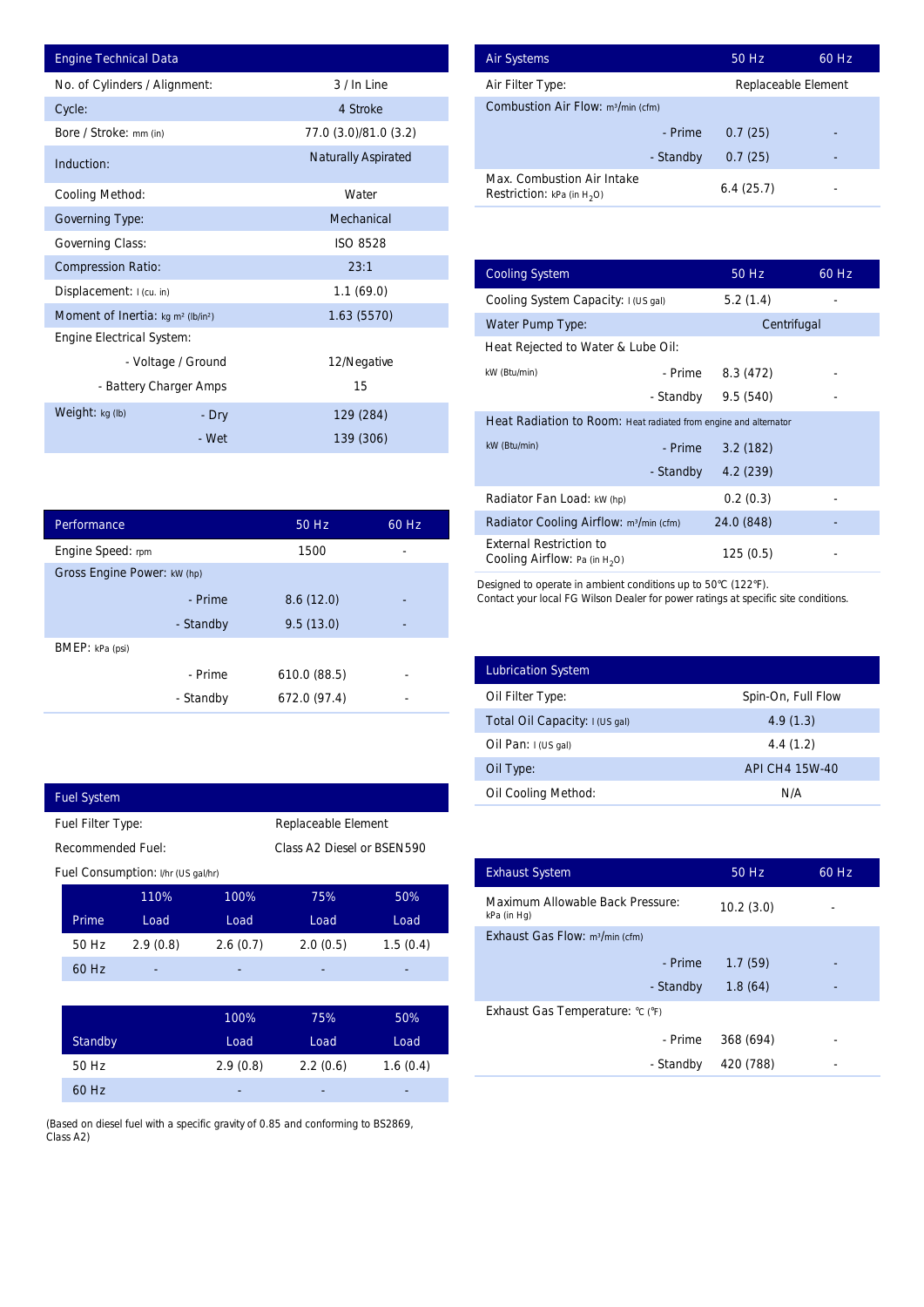| <b>Alternator Physical Data</b> |                |
|---------------------------------|----------------|
| Manufactured for FG Wilson by:  | Leroy Somer    |
| Model:                          | <b>LL1114B</b> |
| No. of Bearings:                | 1              |
| <b>Insulation Class:</b>        | Н              |
| <b>Winding Pitch Code:</b>      | $2/3 - 6$      |
| Wires:                          | 12             |
| Ingress Protection Rating:      | IP23           |
| <b>Excitation System:</b>       | <b>SHUNT</b>   |
| <b>AVR Model:</b>               | R220           |

| <b>Alternator Operating Data</b>          |                                                            |  |  |  |  |
|-------------------------------------------|------------------------------------------------------------|--|--|--|--|
| Overspeed: rpm                            | 2250                                                       |  |  |  |  |
| <b>Voltage Regulation: (Steady state)</b> | $+/- 1.0%$                                                 |  |  |  |  |
| Wave Form NFMA $=$ TIF:                   | 50                                                         |  |  |  |  |
| Wave Form IFC $=$ THF:                    | 2.0%                                                       |  |  |  |  |
| Total Harmonic content I I /I N:          | 4.0%                                                       |  |  |  |  |
| Radio Interference:                       | Suppression is in line with European<br>Standard EN61000-6 |  |  |  |  |
| Radiant Heat: kW (Btu/min)                |                                                            |  |  |  |  |
| - 50 Hz                                   | 1.7(97)                                                    |  |  |  |  |
| - 60 Hz                                   |                                                            |  |  |  |  |

| Alternator<br>Performance Data:          |                |                          | 50 Hz                    |  |
|------------------------------------------|----------------|--------------------------|--------------------------|--|
| Data Item                                | 415/240V       | 400/230V                 | 380/220V                 |  |
|                                          |                |                          |                          |  |
| <b>Motor Starting</b><br>Capability* kVA | 20             | 19                       | 18                       |  |
|                                          |                |                          |                          |  |
| <b>Short Circuit</b>                     | $\overline{a}$ | $\overline{\phantom{a}}$ | $\overline{\phantom{a}}$ |  |
| Capacity %                               |                |                          |                          |  |
| <b>Reactances: Per Unit</b>              |                |                          |                          |  |
| Xd                                       | 1.650          | 1.777                    | 1.968                    |  |
| X'd                                      | 0.193          | 0.207                    | 0.230                    |  |
| X"d                                      | 0.096          | 0.104                    | 0.115                    |  |

Reactances shown are applicable to prime ratings.

\*Based on 30% voltage dip at 0.6 power factor and SHUNT excitation.

|          | Output Ratings Technical Data 50 Hz |                        |     |                        |
|----------|-------------------------------------|------------------------|-----|------------------------|
| Voltage  | Prime:                              |                        |     | Standby:               |
|          | kVA                                 | $\mathsf{k}\mathsf{W}$ | kVA | $\mathsf{k}\mathsf{W}$ |
| 415/240V | 8.5                                 | $6.8\,$                | 9.5 | 7.6                    |
| 400/230V | 8.5                                 | 6.8                    | 9.5 | 7.6                    |
| 380/220V | 8.5                                 | 6.8                    | 9.5 | 7.6                    |
|          |                                     |                        |     |                        |
|          |                                     |                        |     |                        |
|          |                                     |                        |     |                        |
|          |                                     |                        |     |                        |
|          |                                     |                        |     |                        |
|          |                                     |                        |     |                        |
|          |                                     |                        |     |                        |
|          |                                     |                        |     |                        |
|          |                                     |                        |     |                        |